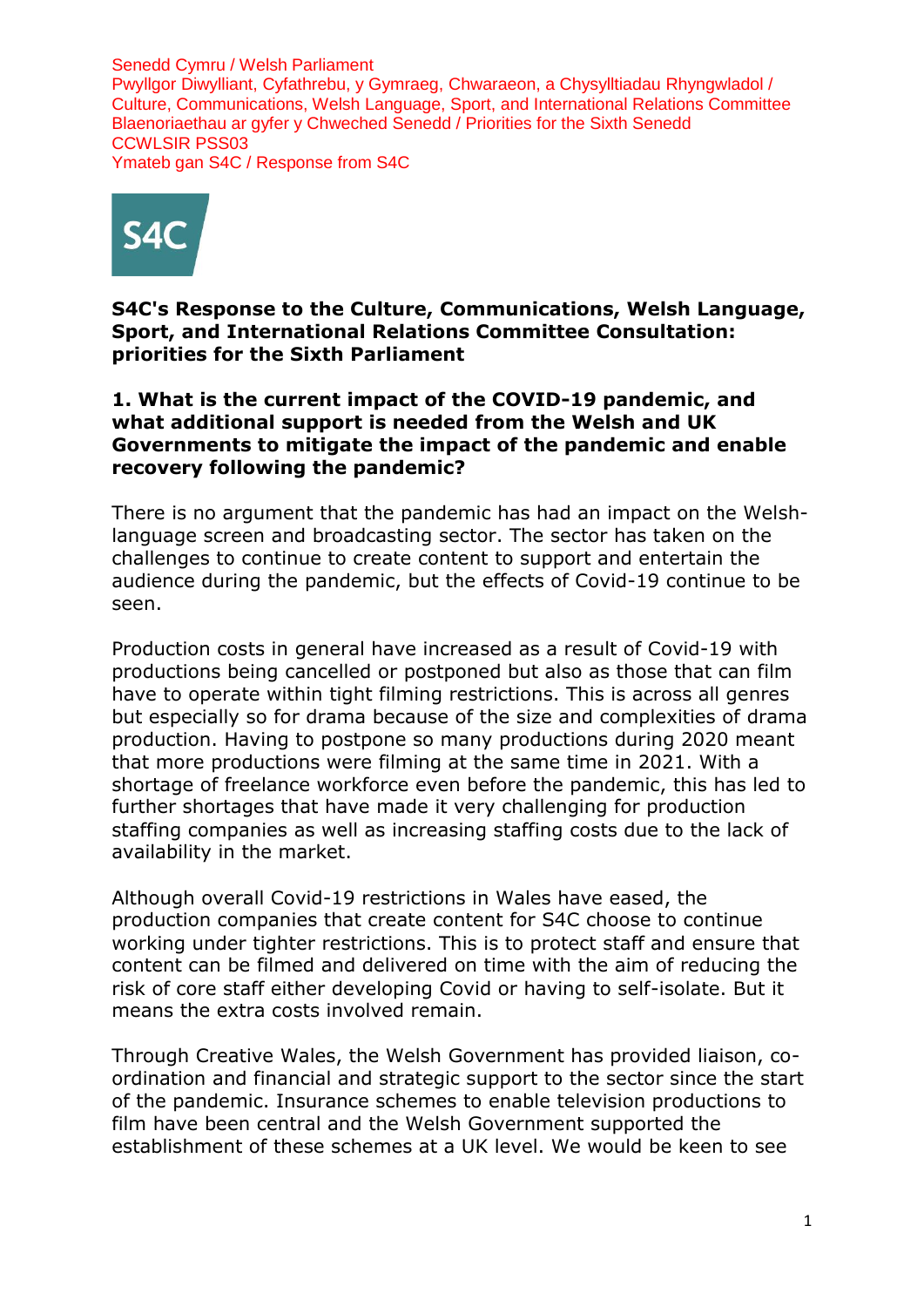Senedd Cymru / Welsh Parliament Pwyllgor Diwylliant, Cyfathrebu, y Gymraeg, Chwaraeon, a Chysylltiadau Rhyngwladol / Culture, Communications, Welsh Language, Sport, and International Relations Committee Blaenoriaethau ar gyfer y Chweched Senedd / Priorities for the Sixth Senedd CCWLSIR PSS03 Ymateb gan S4C / Response from S4C



such schemes continue, to ensure that Welsh language content can be filmed while Covid remains a challenge.

The Welsh Government supported key sector status for broadcasting so that filming could continue to support the audience. Without this, it would have been even more challenging for the sector with the elimination or postponement of productions at even higher levels.

## **2. What issues should the committee prioritise when planning our work programme for the short and long term?**

The main areas that S4C would recommend that the committee consider are:

• cross-platform prominence of Welsh PSB content - including online and on devices such as smart TVs;

• how to improve support and funding for Welsh films about Wales and how to grow a sustainable sector in Wales;

• how content that can be exported/sold abroad can be ensured to increase international awareness of Wales as a brand and filming location;

• how the Welsh Government can support the development of a bilingual workforce for the screen sector. Staff shortages are due to the sector's success - in drama in particular – but digital content production skills also need to be developed across the sector;

• how to support and encourage the creation of digital and local Welsh language content;

• how the Welsh Government can support the development of factual and documentary content for these genres to grow and succeed to the same extent as Welsh drama;

• how inclusion can be increased and new opportunities created for people who are under-represented in the sector to come and work in the industry.

**3. How does Brexit and the new UK-EU relationship affect you and your organisation? What support have you received to respond to the changes? What further support, if any, is needed from the Welsh Government and the UK Government?**